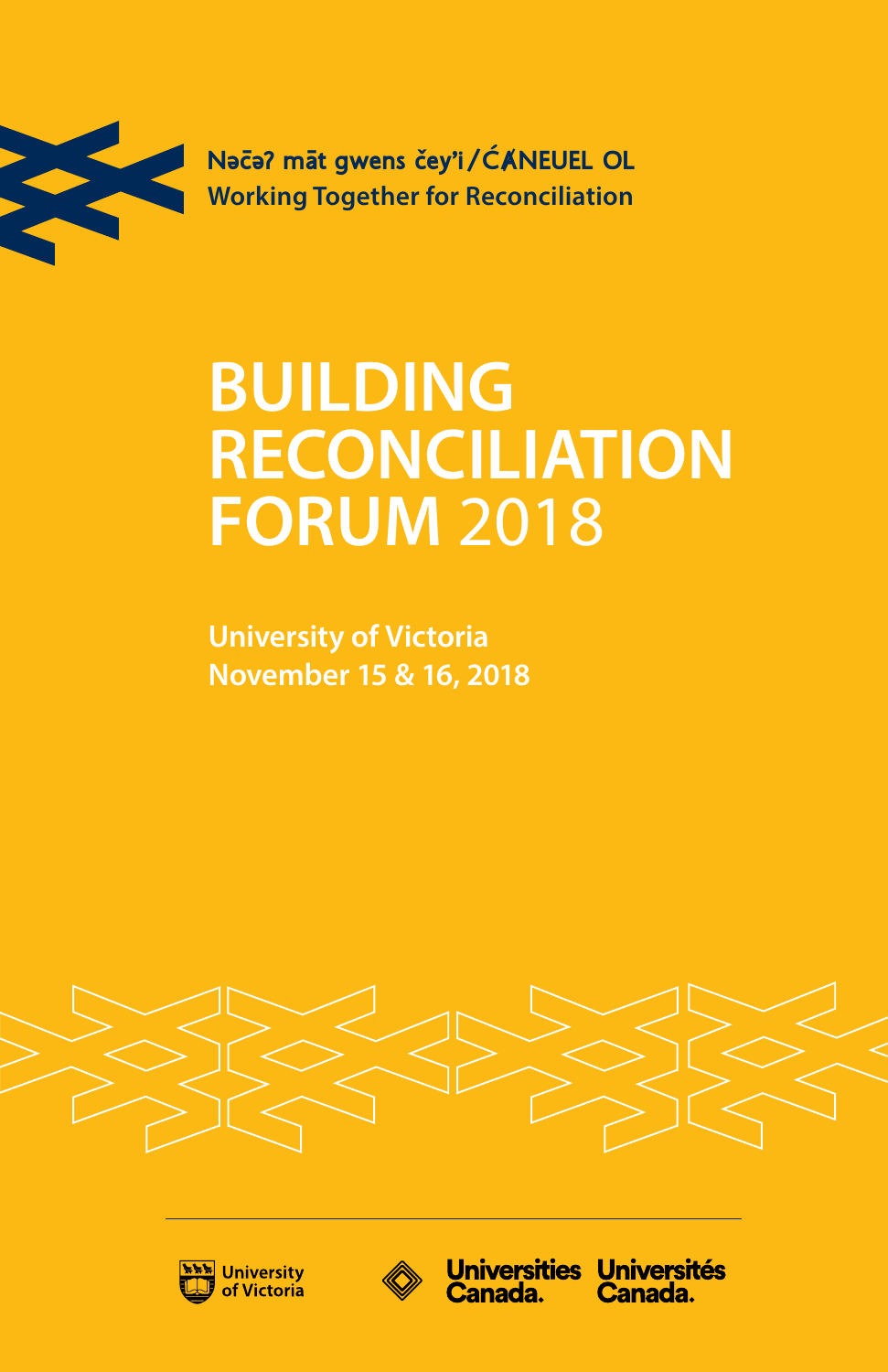## WELCOME MESSAGE

On behalf of the University of Victoria, I would like to begin by acknowledging with respect the Lekwungen-speaking peoples on whose traditional territory the university stands and the Songhees, Esquimalt and WSÁNEĆ peoples whose historical relationships with the land continue to this day.

Universities have a responsibility to harness their capabilities to help mend the negative impacts on Indigenous peoples of our colonial history and to work towards a better shared future. UVic is honoured to host the 2018 Building Reconciliation Forum: Working Together for Reconciliation. This year's theme is Ts'its'u' watul tseep, meaning to help one another. This is a message that universities must take to heart, so that we collaborate with Indigenous communities and with one another to answer the Truth and Reconciliation Commission's Calls to Action.

This year's forum brings together participants who include thought leaders from universities, Indigenous governing bodies and communities, and federal and regional government across Canada to answer the questions:

- **How are universities and their partner institutions working together** with Indigenous communities to answer the Calls to Action?
- What are the obstacles to answering the Truth and Reconciliation Commission's Calls to Action for universities?
- **How can universities make a positive difference for Indigenous** students and communities?

This forum provides us with a critical opportunity to foster engagement among our peer institutions and Indigenous communities across Canada and to act in partnership to advance reconciliation. Over the coming two days of discussions, we must direct our attention to the work to be done, and reflect on the role we can, and must, all play in building the country for the future through committing ourselves to both truth and reconciliation.

Jamie Cassels, QC President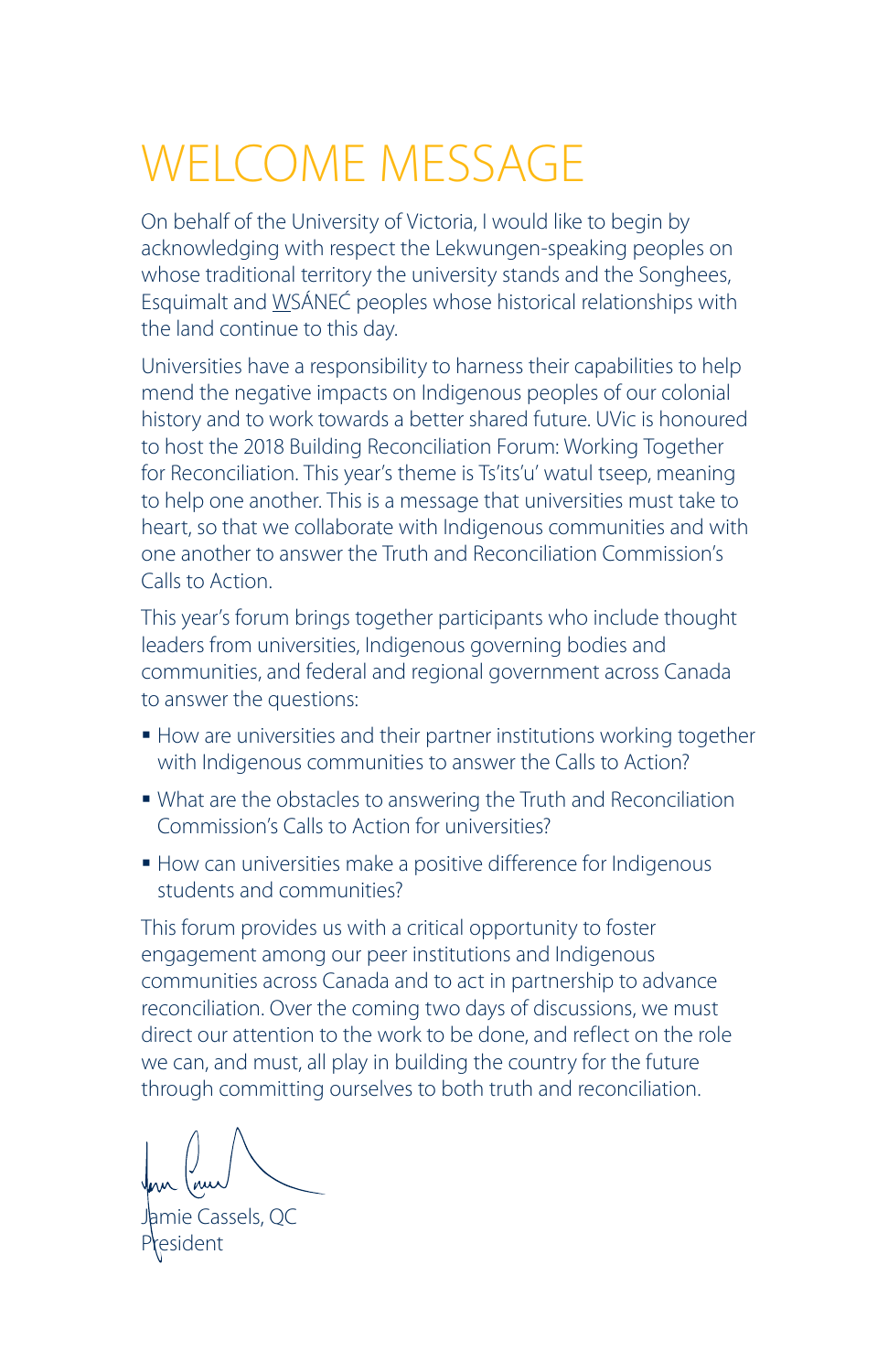## DAY 1 FORUM SESSION

8:30 a.m. – 4:30 p.m. | Thursday, November 15, 2018 Songhees Wellness Centre | 1100 Admirals Road, Victoria

| $8:30 - 9:30$ a.m.            | <b>OPENING CEREMONY</b><br>Territory acknowledgement                                                                                                                                                                                                    |
|-------------------------------|---------------------------------------------------------------------------------------------------------------------------------------------------------------------------------------------------------------------------------------------------------|
| $9:30 - 9:40$ a.m.            | Remarks by the The Honourable Janet Austin,<br>OBC, Lieutenant Governor of British Columbia                                                                                                                                                             |
| $9:45 - 9:55$ a.m.            | Shelagh Rogers, OC, University of Victoria,<br>Chancellor and Honorary Witness, Truth<br>and Reconciliation Commission of Canada                                                                                                                        |
| $10 - 10:20$ a.m.             | Address by The Honourable Melanie Mark,<br>BC Minister of Advanced Education, Skills<br>and Training                                                                                                                                                    |
| 10:30<br>$-11:30$ a.m.        | <b>THOUGHT LEADERS PANEL 1</b><br>TRC Legacy Categories: Child welfare<br>and health                                                                                                                                                                    |
|                               | Thought Leaders: Susan Aglukark, OC, Arctic<br>Rose Foundation, Founder and CEO; Aaron<br>Franks, First Nations Information Governance<br>Centre, Senior Manager, OCAP® and<br>Information Governance; Dr. Jeannine Carriere,<br>University of Victoria |
|                               | Moderator: Dr. Lisa K. Hall, Cornell University<br>How can universities support Indigenous children's<br>welfare and health through more respectful<br>policies and procedures?                                                                         |
| $11:30$ a.m.<br>$-12:30$ p.m. | Discussion tables<br>Participants at each table will discuss questions<br>posed by Thought Leaders. Notes will be taken<br>at each table to make an open-access report<br>on the topic.                                                                 |

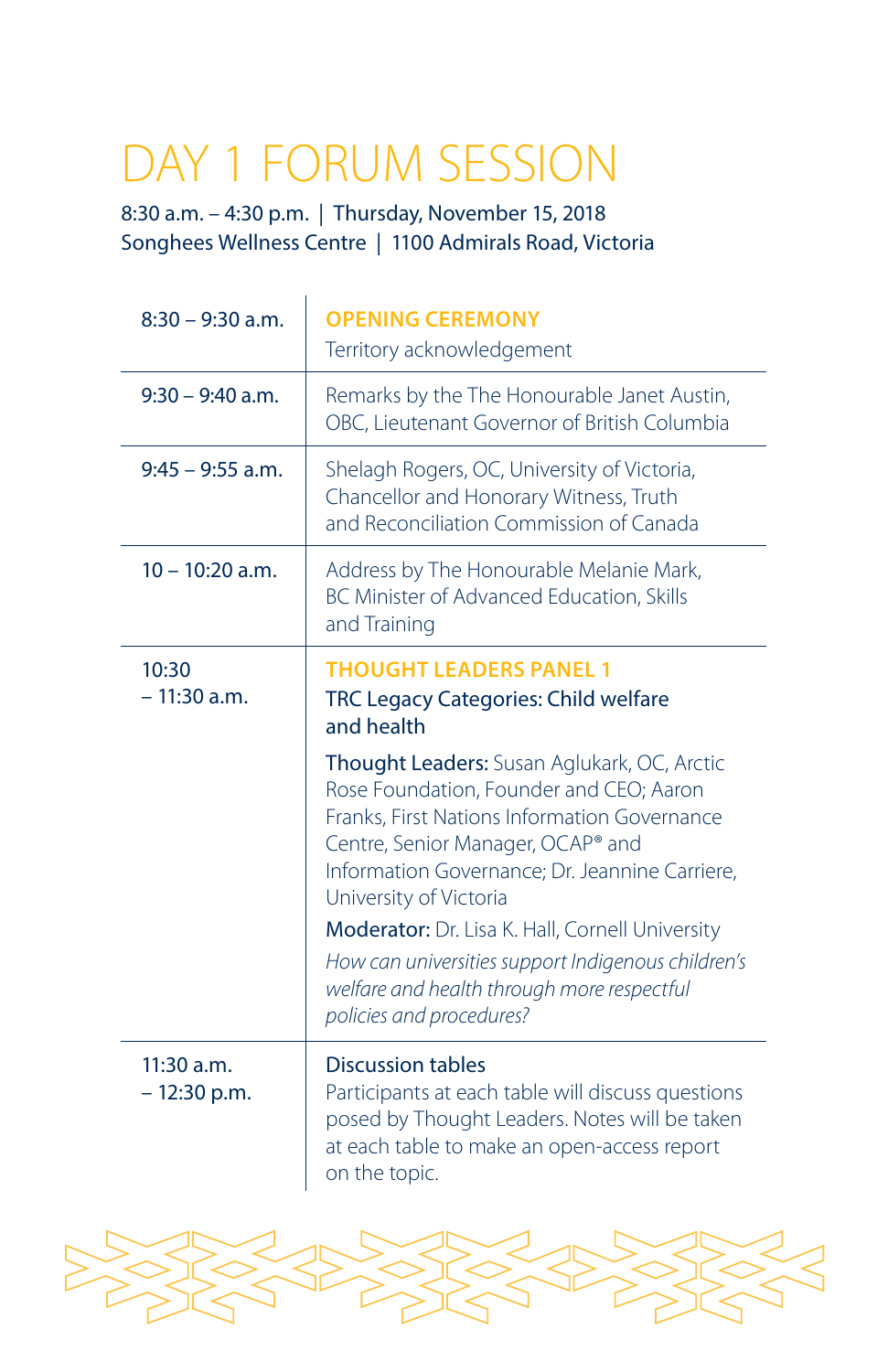| $12:30 - 1:30$ p.m. | Lunch and keynotes<br>Lunch will include the keynote address on the<br>Legacy Category of Health by Dr. Evan Adams,<br>Chief Medical Officer of the First Nations Health<br>Authority of BC.<br>Comments to follow by Leslie Varley,<br>Executive Director, BC Association of<br>Aboriginal Friendship Centres.                                                                                                                 |
|---------------------|---------------------------------------------------------------------------------------------------------------------------------------------------------------------------------------------------------------------------------------------------------------------------------------------------------------------------------------------------------------------------------------------------------------------------------|
| $1:45 - 2:15$ p.m.  | <b>THOUGHT LEADERS PANEL 2</b><br>TRC Legacy Category: Language and culture                                                                                                                                                                                                                                                                                                                                                     |
|                     | <b>Thought Leaders: Dr. Peter Jacobs, Simon</b><br>Fraser University; Elder John Elliott, First<br>Peoples' Cultural Foundation; Dr. Jean-Paul<br>Restoule, University of Victoria<br>Moderator: Dr. Trish Rosborough,<br>University of Victoria<br>Recognizing the integral role of language<br>to culture, how can universities work with<br>communities to accelerate Indigenous language<br>revitalization and proficiency? |
| $2:30 - 3:15$ p.m.  | <b>Discussion tables</b><br>Participants at each table will discuss questions<br>posed by Thought Leaders. Notes will be taken<br>at each table to make an open-access report<br>on the topic.                                                                                                                                                                                                                                  |
| $3:30 - 4:30$ p.m.  | <b>PERFORMANCE AND CLOSING CEREMONY</b><br>by LE, NONET SCUL HÁUT W                                                                                                                                                                                                                                                                                                                                                             |
| $6:30 - 9:30$ p.m.  | Public event at Baumann Centre<br>First Nations art practice and reconciliation<br>A panel discussion about how Victoria's arts<br>community can advance decolonization and<br>reconciliation.                                                                                                                                                                                                                                  |

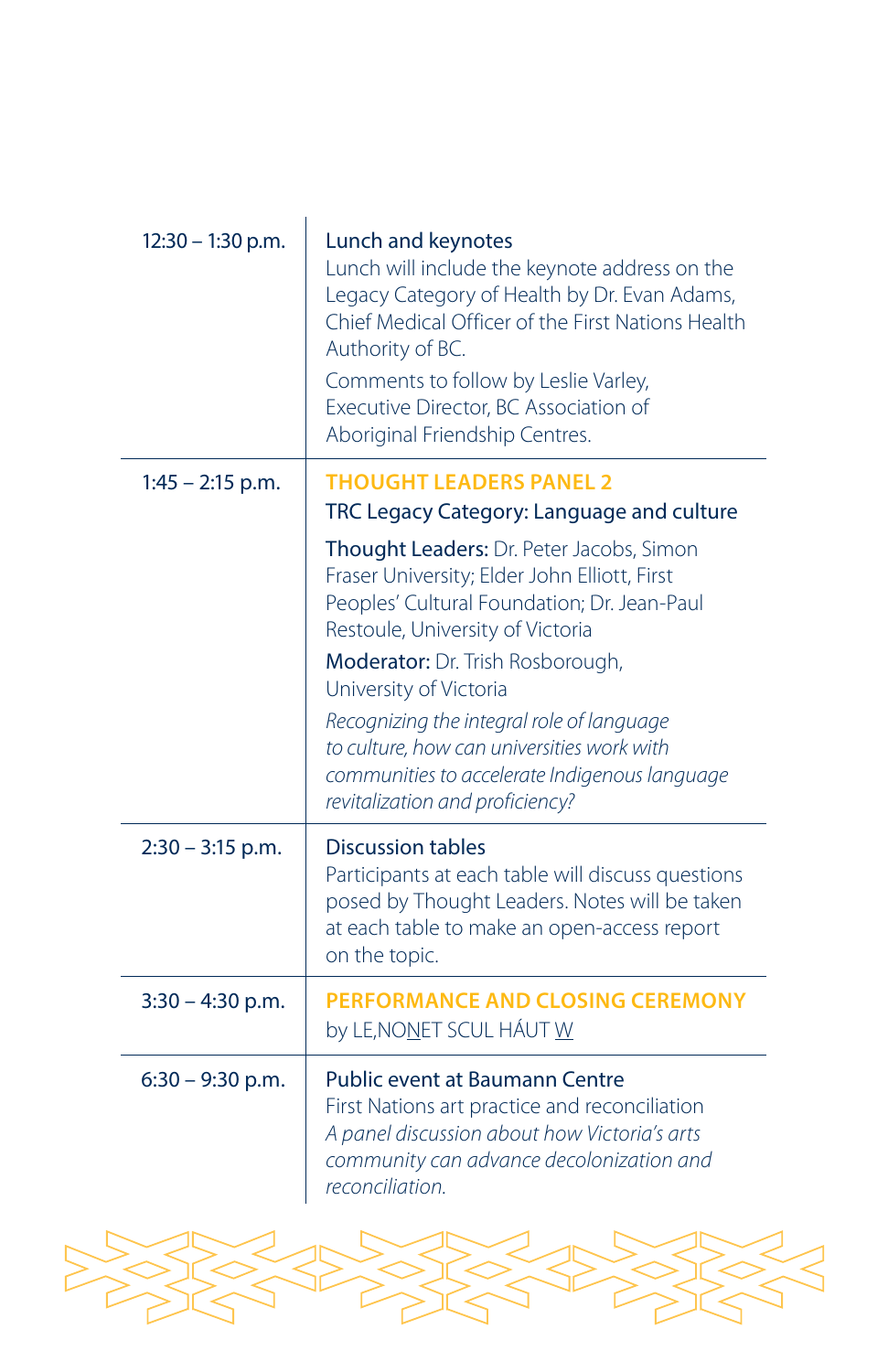## DAY 2 FORUM SESSION

9 a.m. – 5:30 p.m. | Friday, November 16, 2018 Michèle Pujol Room | Student Union Building | University of Victoria

| $9 - 9:45$ a.m.        | <b>OPENING CEREMONY</b><br>Territory acknowledgement and welcome<br>from Jamie Cassels, QC, University of Victoria,<br>President, and Paul Davidson, Universities<br>Canada, President                                                                                                                                                                                                                                                                                                                                                                                                                                     |
|------------------------|----------------------------------------------------------------------------------------------------------------------------------------------------------------------------------------------------------------------------------------------------------------------------------------------------------------------------------------------------------------------------------------------------------------------------------------------------------------------------------------------------------------------------------------------------------------------------------------------------------------------------|
| 9:45<br>$-10:15$ a.m.  | <b>THOUGHT LEADERS PANEL 1</b><br>TRC Legacy Categories: Education,<br>entrepreneurship and socio-economic<br>capacity building<br>Thought Leaders: Dr. Rick Colbourne,<br>University of Northern British Columbia;<br>Lianna Spence, Lax Kw'alaams, Indigenous<br>artist; Dr. Brent Mainprize, University of Victoria<br>Moderator: Rosy Hartman, Aboriginal<br>Canadian Entrepreneurs Program for Artists,<br>Program Manager<br>How can universities work with communities<br>to build socio-economic capacity? A focus on<br>challenges and partnerships between Indigenous<br>communities and business professionals. |
| 10:30<br>$-11:30$ a.m. | Discussion tables<br>Participants at each table will discuss questions<br>posed by Thought Leaders. Notes will be taken<br>at each table to make an open-access report<br>on the topic.                                                                                                                                                                                                                                                                                                                                                                                                                                    |